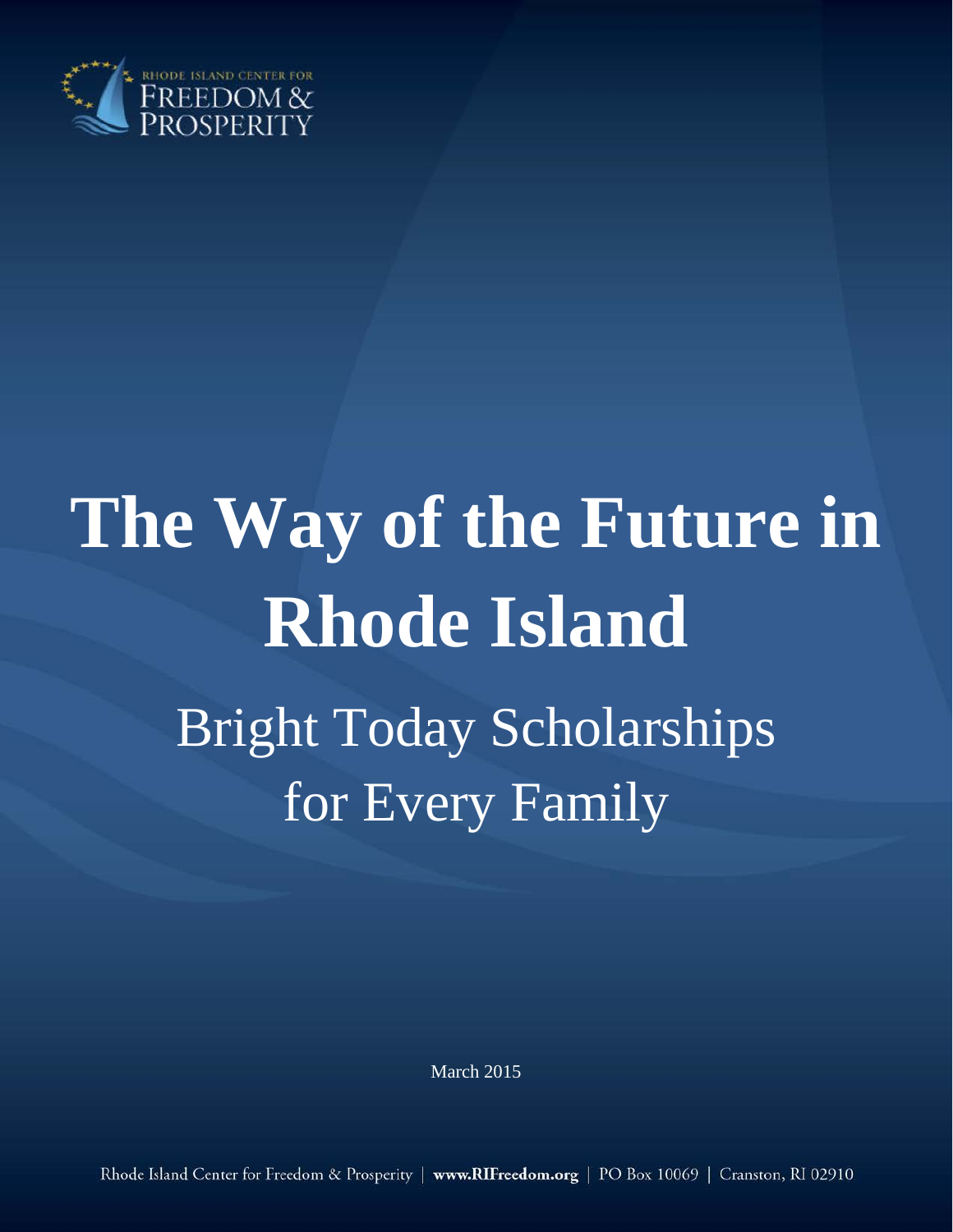

# PUBLIC POLICY GOALS

Every child deserves hope for a bright future. In order to realize that hope, every child must have the opportunity to receive a good education of their parents' choice — today.

The status quo is the enemy of our children's and our state's future. As documented in the January 2015 report, "The Case for Expanded School Choice in Rhode Island," far too many Ocean State students are being underserved by the public school system, while parental demand for school choice greatly exceeds the legislatively capped supply of existing choice options. $\frac{1}{1}$  $\frac{1}{1}$  $\frac{1}{1}$ 

Rhode Island's educational system spends at a top-10 level, on a national basis, yet produces only average levels of academic achievement, even ranking in the bottom-10 when it comes to various measures of performance, progress, and reform.

Reversing decades of declining returns on taxpayer investment in Rhode Island's government-run educational system is a major challenge. It will require a fundamental culture shift that places the primary focus on best educating each and every child, as opposed to funding a monopolistic system.

The solution will require bold, new reform ideas ideas that allow immediate new options for families with children forced to attend failing schools, ideas that do not have an adverse impact on the public school system, and ideas that will enhance the economic outlook for our state.

Nationally, such ideas are taking hold in state after state. The time is now for Rhode Island to seize control of its own educational future and break

away from the status quo that is holding back our children and our state.

Any public policy solution must not only create new educational opportunities, but do so without adversely affecting other students. The top 10 goals of a well-crafted "legislative" solution in the Ocean State should:

- 1. Establish RI as a national leader in education reform
- 2. Empower all RI parents with immediate choices to obtain adequate education for their children
- 3. Meet the documented demand for school choice by increasing the supply of available options
- 4. Create an environment in which public schools are likely to improve academic outcomes
- 5. Increase or maintain current per pupil funding levels in district schools
- 6. Save money for school districts that could be used to repair crumbling schools or for property tax cuts
- 7. Keep all local tax funds for use in local district schools
- 8. Cost nothing to implement zero increase in any local or state tax or fee
- 9. Provide higher value for taxpayer dollars
- 10. Improve overall statewide educational performance so as to be a boost to economic development

After an evaluation of the most innovative and cutting-edge educational reform ideas throughout the nation, the Bright Today Scholarship Account program, a carefully designed legislative recommendation by the Rhode Island Center for Freedom and Prosperity, meets that challenge and each of these goals.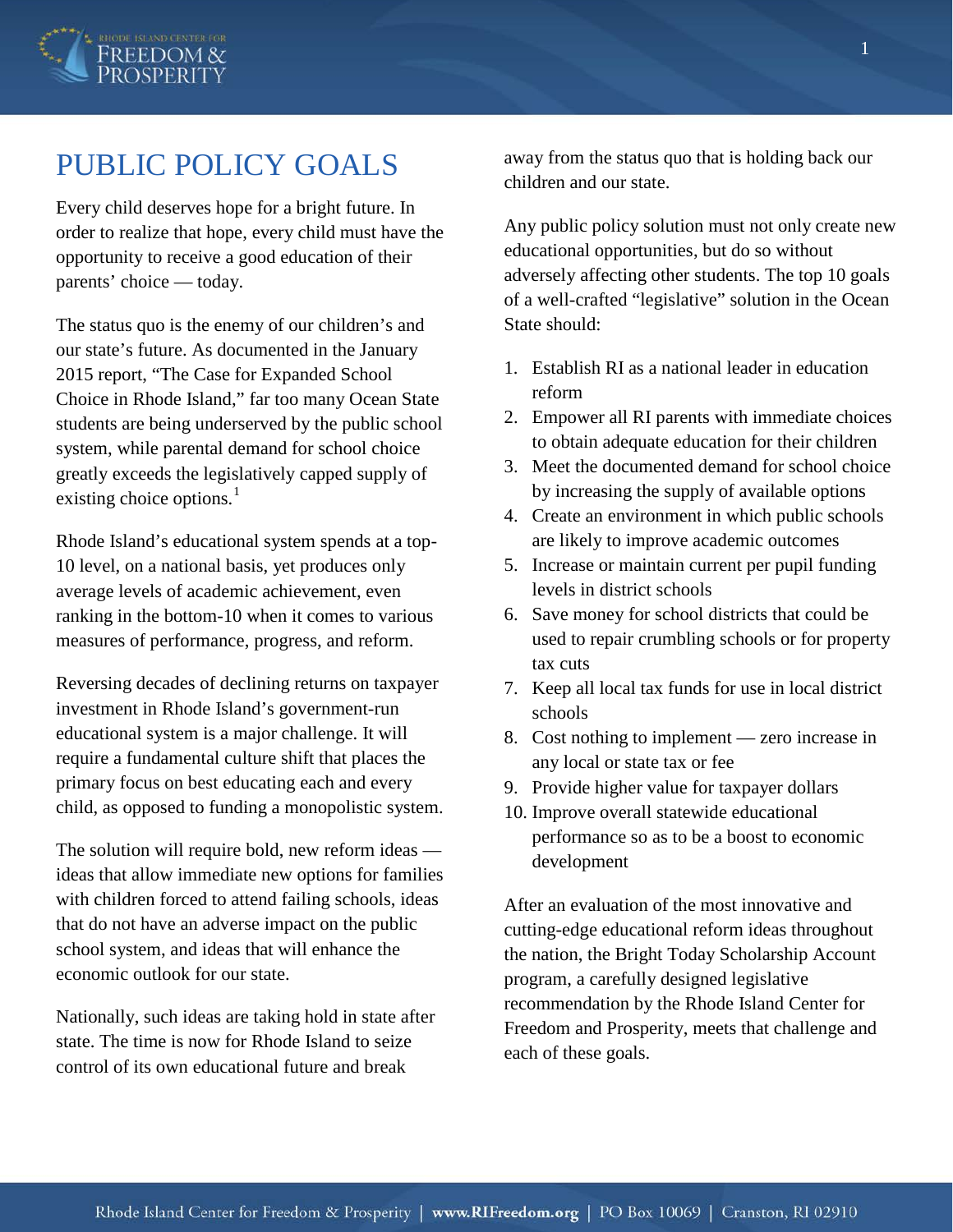

# POLICY OBJECTIVE: A WIN-WIN-WIN SOLUTION

The goals of the Bright Today Scholarship program address the concerns of public school advocates, while empowering parents to provide a customized education for their children, while also supporting what is universally recognized as a path to Rhode Island's economic development resurgence.

Its objective is not to adversely harm the public school system, but to provide an immediate option for dissatisfied parents who feel their children are trapped in failing schools and to create competition among public schools that will lead to overall improvements by raising the standards by which they will be held accountable for their performance.

Based on reviews of school choice programs, such as those in Florida and Arizona, discussions with private school administrators, and a predictive economic model, the Rhode Island Center for Freedom and Prosperity expects an approximate 2– 3% participation rate of public school students exiting the public school system and accepting scholarships in the early years — hardly the dismantling of public schools that opponents of educational choice often claim.

The goals of a win-win-win public policy solution should benefit families and children, without adversely affecting public schools, while also aiding Rhode Island's long-term economic development.

## Goal #1: Establish the Ocean State as a National Leader in Educational Reform

If enacted, Rhode Island's Bright Today Scholarship program would be the most innovative and universal scholarship program in place across the entire nation.

## Goal #2: Empower all Rhode Island Parents with Immediate Choices

Parents demand — today — a better education for their children than what many government schools provide. They cannot wait for vague promises of reforms tomorrow. Nobody knows their children better than parents, who will be empowered to choose a private educational path or another public school, if their current district schools are not meeting the needs of their children.

## Goal #3: Meet the Documented Demand for School Choice by Expanding the Supply of Available **Options**

In practice and in polling, Rhode Islanders demonstrate that demand for school choice options is high. With nationally leading rates of enrollment in private schools and through various public opinion surveys, clearly, in Rhode Island, the demand for school choice exceeds the supply of current school choice options.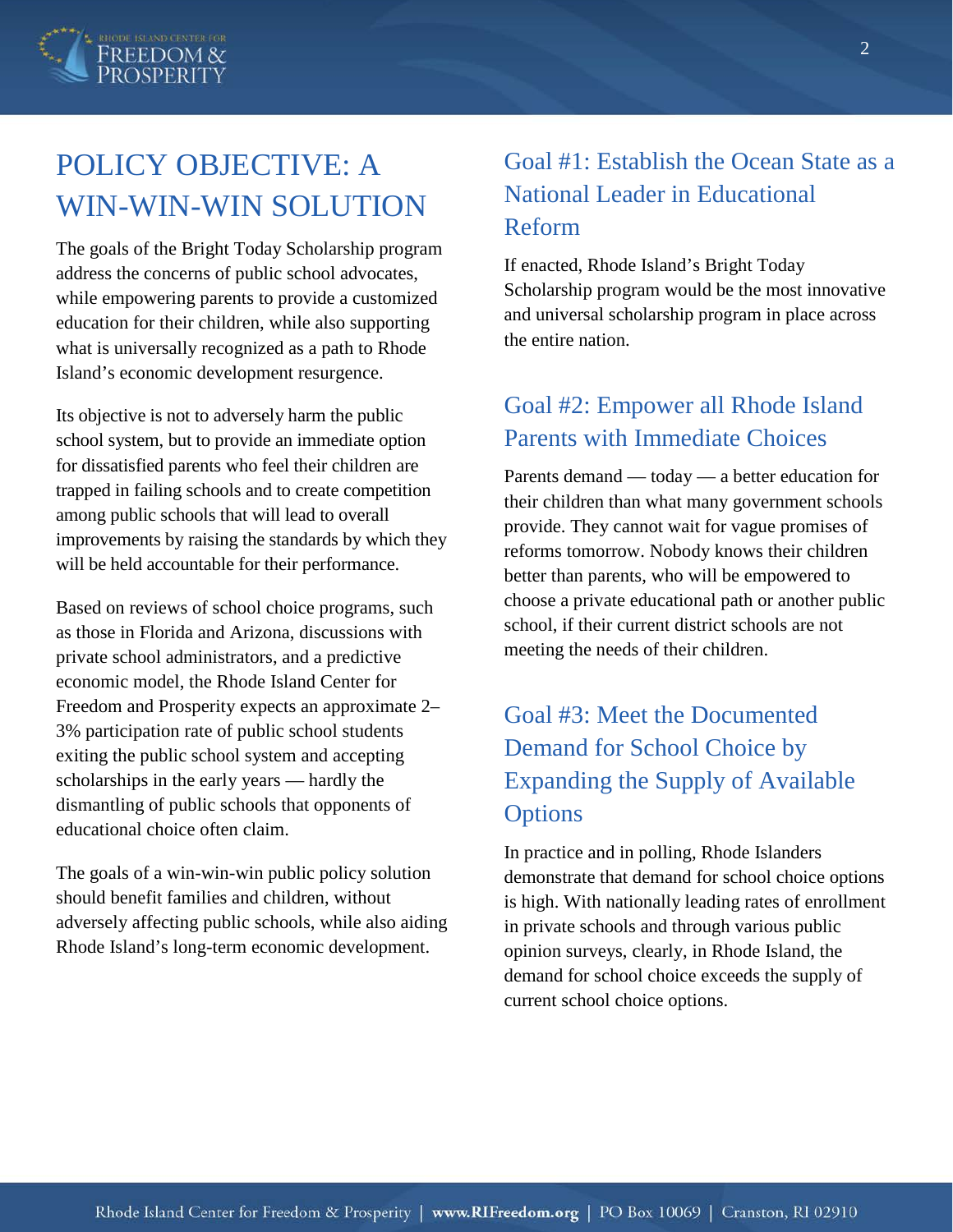

## Goal #4: Create an Environment That Leads to Enhanced Academic Outcomes for Public Schools

National research clearly demonstrates that public schools actually improve academic performance when they must meet the higher accountability standards of parents empowered with choice. In fact, 22 of 23 major national studies on school choice found that academic outcomes at public schools were positive, with no study showing an adverse impact.<sup>[2](#page-14-1)</sup>

## Goal #5: Increase or Maintain the Per Pupil Funding for Students Remaining in Public Schools

Bright Today Scholarships can be achieved without adversely affecting the public school system, either from a performance or a financial perspective. The recommended legislation would actually increase the funding available for those students who remain in the public school system.

With regard to the finances of the proposed Bright Today Scholarship program, there is one important fiscal point to make. The math of funding the Bright Today Scholarship program is very different and much more favorable to public school districts than the funding of charter schools:

- Charter schools require significantly more funding than the proposed scholarship program.
- Districts are required to contribute locally raised taxpayer funds to charters, but not to Bright Today Scholarships.

• Districts would keep scholarship award recipients in their local state funding-formula calculations.

## Goal #6: Save Money for District School Systems That Can Be Put to Other Educational Uses

National research supports the truth that public school districts can actually save money by reducing certain cost burdens via implementation of a program like Bright Today Scholarships:

- These savings occur when the cost burden removed from public schools exceeds the state funding effects
- Savings can be used to repair crumbling school buildings or to meet other obligations. Total cumulative district savings, statewide, could exceed \$100 million in 5–10 years.

Consider the hundreds of millions of dollars in taxpayer and school district savings derived from the approximately 17,000 Rhode Island students in Rhode Island who are currently enrolled in private schools. Imagine the added costs if all of these students were to re-enter the public school system. The Bright Today Scholarship program seeks to capture a portion of the savings of new students exiting the public school system, even after state dollars are used for the scholarships.

## Goal #7: Keep 100% of Local Taxes for Use in Local Public Schools

With all scholarships to be funded by the state, 100% of locally generated tax dollars will remain available to be used to fund local public education.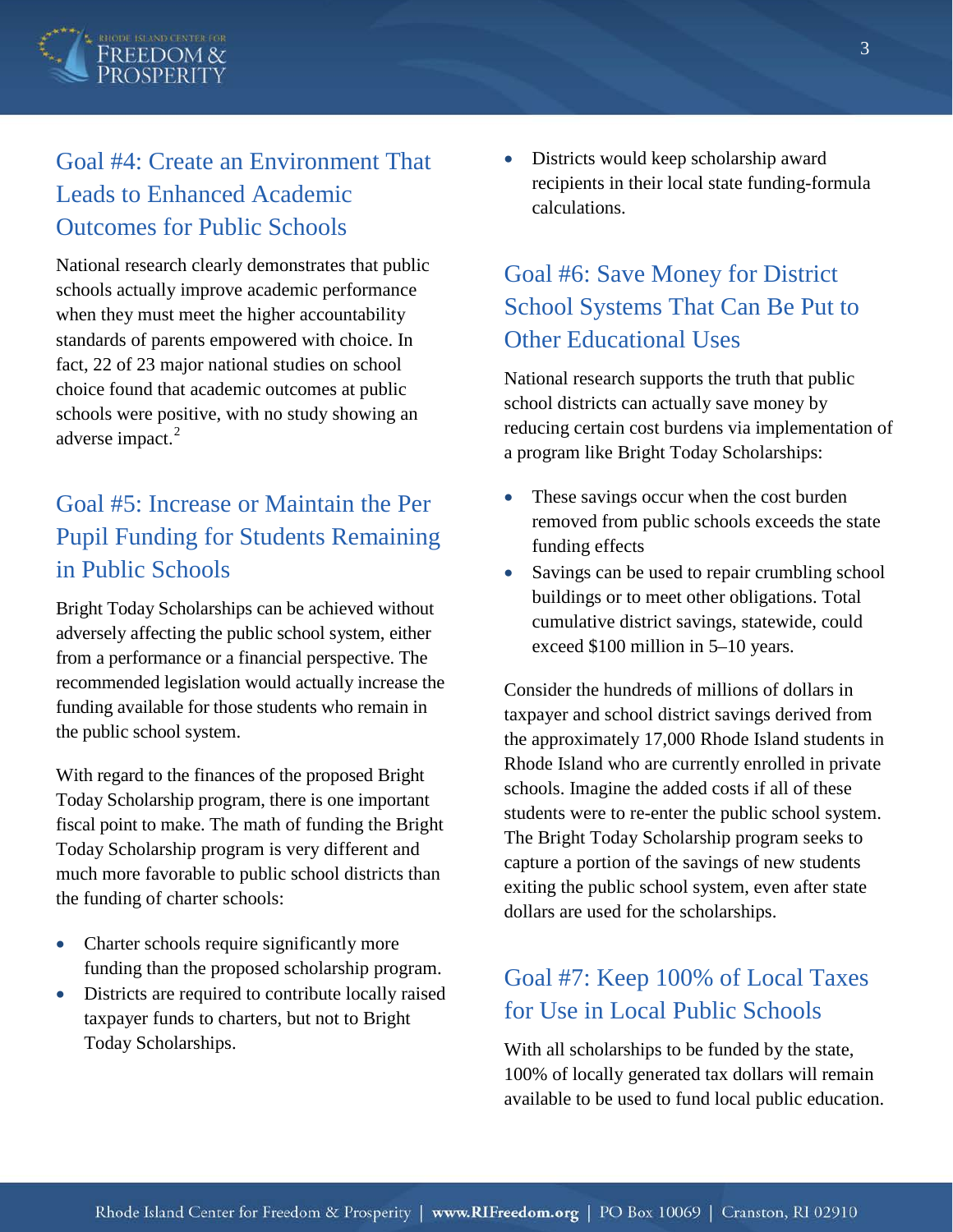

## Goal #8: Zero Additional Cost to Taxpayers

The Bright Today Scholarship program will cost taxpayers nothing more to implement — no new state or local taxes or fees are required. Existing levels of educational funding by taxpayers are more than sufficient to provide scholarships to families that want to improve the quality of the education for their children and for administration of the program.

## Goal #9: Provide Greater Return Value to Taxpayers for Their Property Tax Payments

When students can be better educated for less public funding, local and state taxpayers receive a greater value for their hard-earned tax payments. It should not matter if children are educated in public or private schools; they're all our kids and both school systems are part of how we educate them.

## Goal #10: Support the Universal View That Improving Education Will Improve the Economy

Educational choice is economic development! Elected officials, business leaders, and advocates of all stripes understand this. Expanded educational choice will lead to a faster and more direct path to an improved education for thousands of Rhode Island students, which will attract more companies and workers to our Ocean State. In addition, the increased opportunity for educational choice will likely make Rhode Island more attractive for families to live and work.

# WHAT ARE BRIGHT TODAY SCHOLARSHIPS?

The legislation introduced in March 2015 in Rhode Island's General Assembly is named the Bright Today Scholarship and Open Enrollment Act. The stated purpose of the legislation is "to provide parents of K–12 students in Rhode Island with an opportunity to enroll their child in an educational program of their choosing, either via open enrollment in a traditional public school … in any … public school district, or by receiving a scholarship, with designated public monies to follow the student to the private school or private curriculum program selected by the parent."

Why? The education landscape is rapidly changing across America, with new technologies and new education models providing superior schooling options, as compared with the factory-type government school systems that were originally designed in prior centuries.

Innovators are persistently making greater use of technology in the education field. As just one example, an MBA from Harvard University, Salman Khan, has developed on online curriculum with thousands of courses that are available to any student — world-class, virtual lessens *for free!*[3](#page-14-2)

Bright Today Scholarship Accounts are a form of education savings accounts (ESAs), which are considered to be the wave of the future in America and the next generation of school choice programs.

These scholarship accounts allow parents to withdraw their children from traditional district or charter schools and receive deposits of public funds into state-authorized savings accounts with restricted,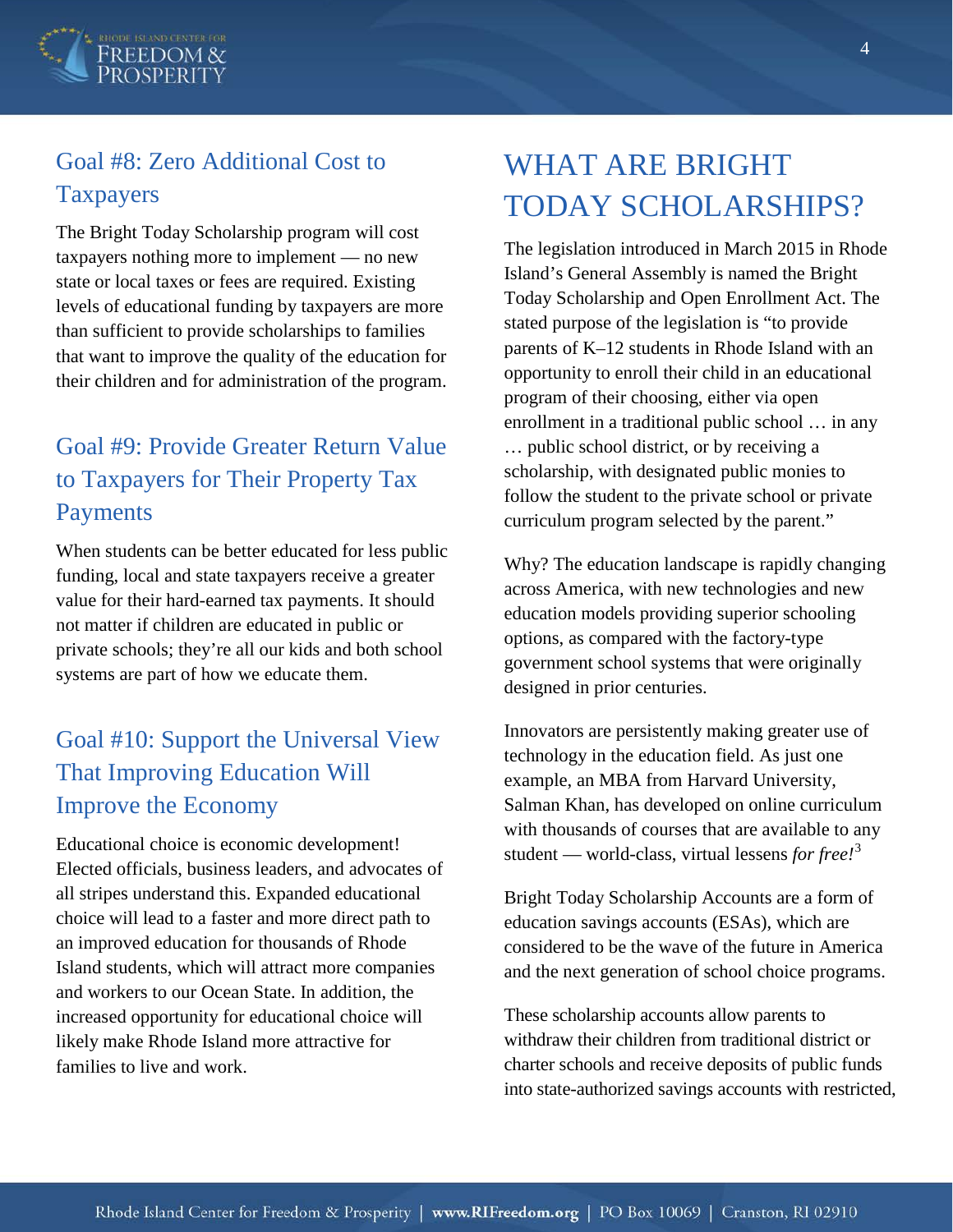

but multiple, uses. Those funds can cover private school tuition and fees, online learning programs, private tutoring, or other educational expenses.<sup>[4](#page-14-3)</sup>

## Features of Rhode Island's 2015 Bright Today Scholarship Legislation

The bipartisan Bright Today Scholarship legislation that has been introduced in both the House and Senate of Rhode Island's General Assembly in 2015 meets all 10 goals described above. Modeled after the State of Arizona's original ESA program, the first such program implemented in America, the 2015 legislation includes the following features:

- **Universal Eligibility.** Every family in the Ocean State will be eligible for a "scholarship" or for "open enrollment." Families will have the choice to apply for Bright Today Scholarships for private education or to apply for transfers to other public schools via open enrollment.
- **Not a Voucher.** Although based on a voucher concept, unlike traditional vouchers, there are three distinct characteristics of ESAs, which are the center-piece of the Bright Today Scholarship program:
	- o *Funding flow:* Instead of the value of the award being directly transferred to the private school institution, as with vouchers, ESA funds are deposited on a quarterly basis into special debit-card accounts controlled by the parents, which can only be spent on approved educational expenses. This is similar to how health savings accounts (HSA) function.
	- o *Flexibility:* Unlike vouchers, which can only be spent on private school tuition, ESA funds, at the parents' direction, can be more

flexibly spent on a variety of approved educational expenses.

- o *Roll-over capability:* Also unlike vouchers, where unspent funds are returned to the state, ESAs allow parents to save and rollover funds for future K–12 educational expenses.
- **Approved Educational Expenses.** Parents may access the funds in their children's education savings accounts with debit cards. The 2015 legislation specifies that the funds may only be used for the child's K–12 educational expenses, for the following approved uses:
	- o Tuition or fees at an approved, participating private school
	- o Textbooks required by a participating school, or by a private curriculum
	- o Tutoring services provided by a tutor accredited by a state, regional, or national accrediting organization
	- o Home school curriculum
	- o Tuition or fees for nonpublic online learning programs
	- o Fees for a nationally standardized normreferenced achievement tests, advanced placement examinations, or any exams related to college or university admission
	- o Educational therapies or services for the "special education" student from licensed or accredited practitioners or providers, including licensed or accredited paraprofessionals or educational aides
	- o Fees for courses at eligible postsecondary institutions, taken prior to the student's graduation from high school or the equivalent
	- o Fees for management of the scholarship account by firms selected by the general treasurer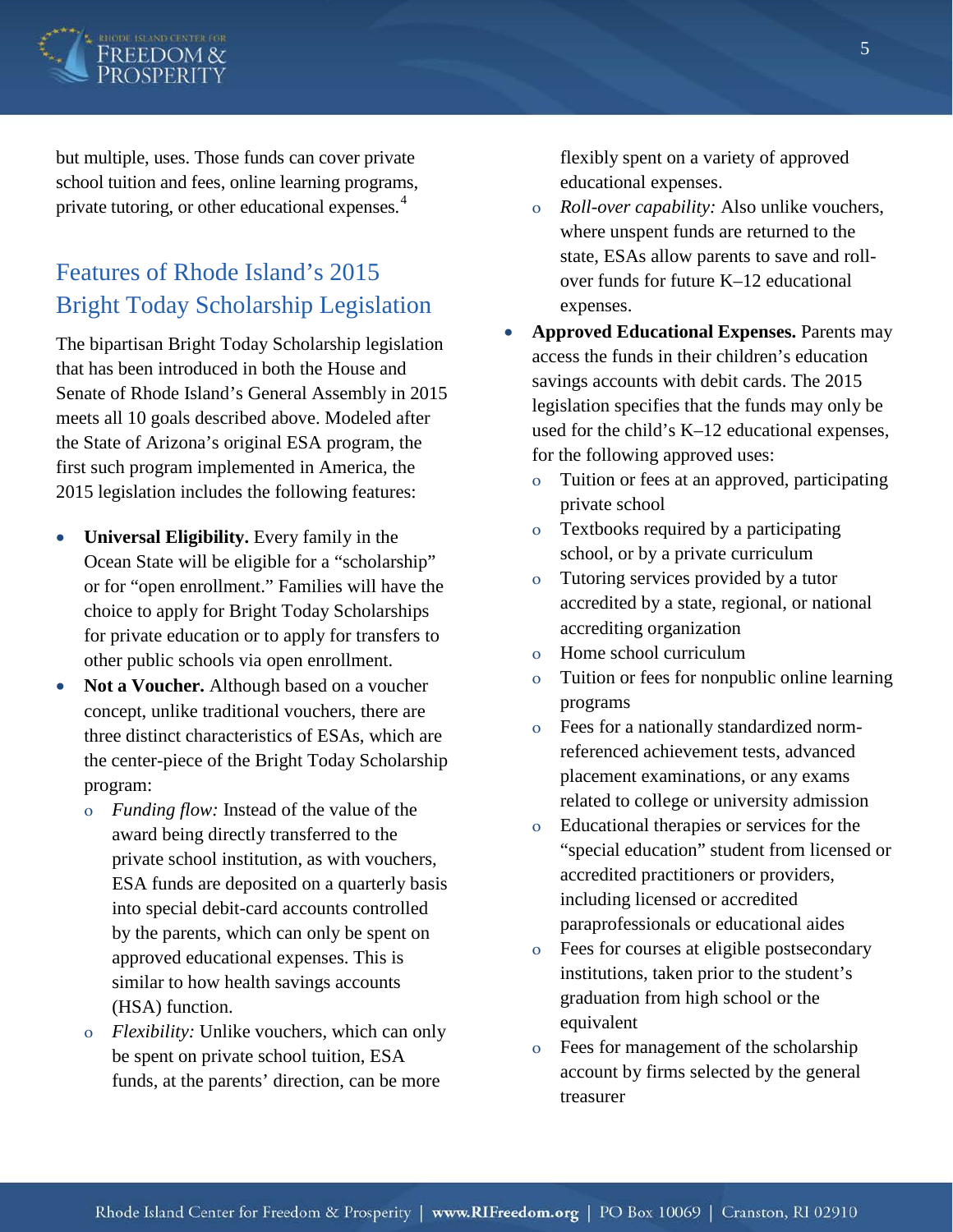

- o Services provided by public schools, including individual classes and extracurricular programs
- **Income Adjusted Scholarships.** While every K–12 family in Rhode Island will be eligible to receive a Bright Today Scholarship, scholarship awards are income-adjusted, with lower-income families receiving the maximum award:
	- o Scholarship awards are based on a percentage of the total state and local funding amount for each school district.
	- o General education scholarships are capped at \$6,000 per participating student.
	- o Special education scholarships allow for 95% of specifically designated state and local "special educational" funding to be deposited into a student's scholarship account.
	- o The 2015 Bright Today Scholarship legislation also provides students currently enrolled in private or home schools with a reduced scholarship opportunity that amounts to 25% of what that student would have otherwise been awarded, as if they were enrolled in a public school.
- While the total state plus local funding amount varies from school district to school district, in virtually all cases, that amount exceeds \$12,000. The five income steps of the 2015 Bright Today Scholarship award schedule are based on the adjusted gross income (AGI) of the student's

household, as it relates to the household income levels required to qualify for the federal free or reduced price lunch program (FRPL). Per the specifications of the 2015 legislation, families can anticipate scholarship awards as displayed in the table below.

- o The \$6,000 cap applies in all instances except for "qualified" or special education students. In most districts, every five-person household below \$100,000 would receive the maximum award of \$6,000.
- o It is anticipated that low-income families would be able to use the \$6,000 scholarship to be able to fully fund primary and middle school (K–8) tuitions in many private schools, and could roll-over unspent funds to save for secondary schooling (9–12), which tends to be more expensive.
- o Further, with the expansion of the corporate tax credit scholarship program and/or via other scholarship options offered by private schools and other scholarship organizations, many low-income families may be eligible to secure additional funding, so that they may ultimately be required to contribute little, if any, of their personal income.
- With the open enrollment feature described below, low-income families may also choose to transfer their children to other public schools of their preference.

|                                                                                                                                                                                                                                                                 | Approximate<br><b>Family Income</b><br>(Family of Five) | Maximum Scholarship %<br>of State & Local Funding | Bright Today Scholarship<br>Award |
|-----------------------------------------------------------------------------------------------------------------------------------------------------------------------------------------------------------------------------------------------------------------|---------------------------------------------------------|---------------------------------------------------|-----------------------------------|
| Less than or equal to FRPL                                                                                                                                                                                                                                      | < \$50,000                                              | 100%                                              | \$6,000                           |
| Between 1 and 1.5 times FRPL                                                                                                                                                                                                                                    | $$50,000-75,000$                                        | 75%                                               | \$6,000                           |
| Between 1.5 and 2.0 times FRPL                                                                                                                                                                                                                                  | \$75,000-100,000                                        | 50%                                               | \$6,000                           |
| Between 2.0 and 2.5 times FRPL                                                                                                                                                                                                                                  | $$100,000-125,000$                                      | 25%                                               | \$3,000                           |
| Over 2.5 times FRPL                                                                                                                                                                                                                                             | \$125,000 <                                             | 15%                                               | \$1,800                           |
| $\Omega$ according $D_0$ , $A_1$ , $D_2$ , $A_3$ , $A_4$ , $A_5$ , $A_6$ , $A_7$ , $A_8$ , $A_7$ , $A_8$ , $A_9$ , $A_9$ , $A_1$ , $A_2$ , $A_3$ , $A_4$ , $A_5$ , $A_7$ , $A_8$ , $A_9$ , $A_9$ , $A_9$ , $A_9$ , $A_9$ , $A_9$ , $A_9$ , $A_9$ , $A_9$ , $A_$ |                                                         |                                                   |                                   |

#### **Anticipated Income Adjusted Bright Today Scholarship Levels**

**Sources:** Bright Today legislation and U.S. Census American Community Survey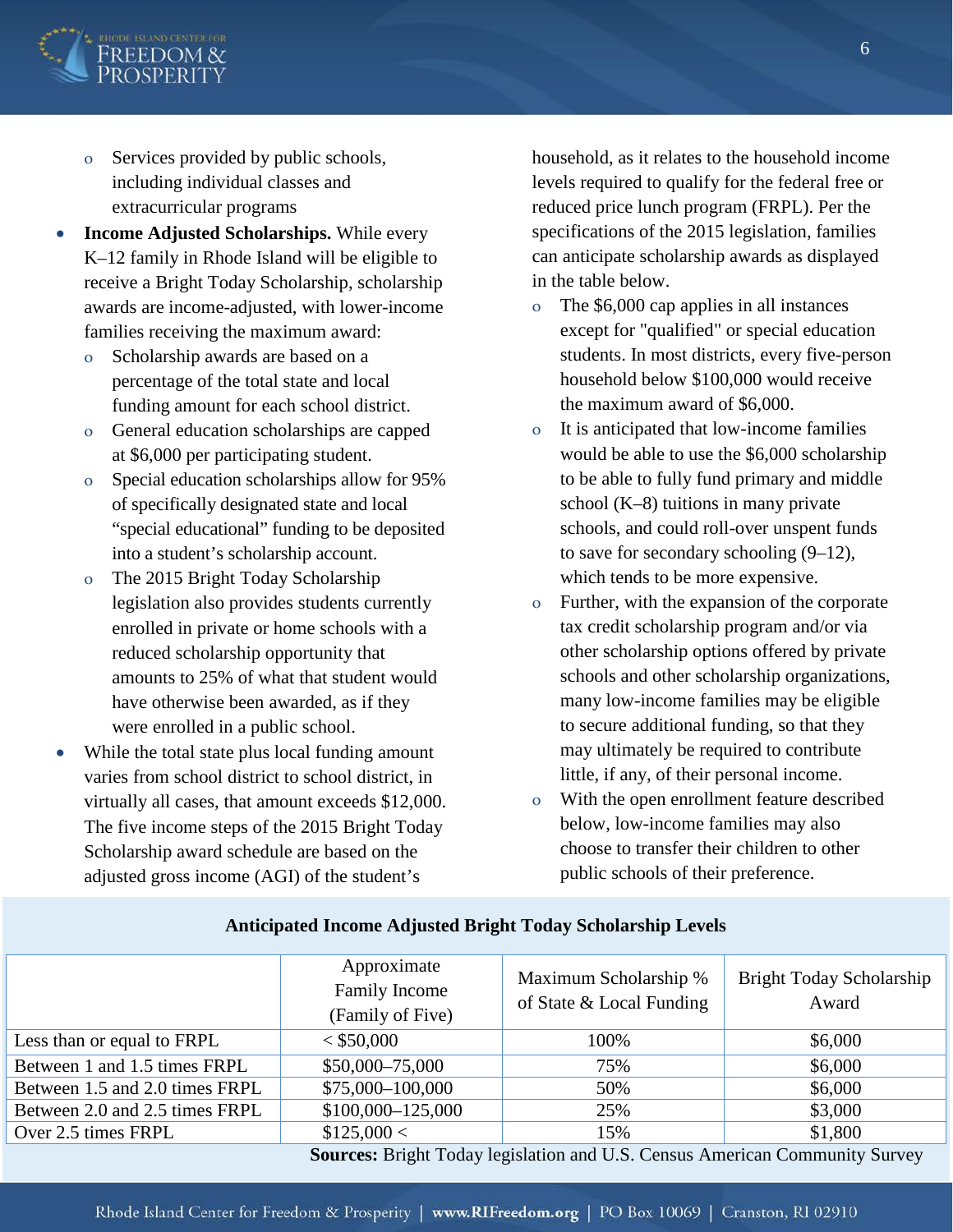

- **Cost of Administration.** The 2015 Bright Today Scholarship legislation allows the RI Department of Education (RIDE), or any organization it so designates, to maintain up to 3% of the general education scholarship awards in order to fund administration of the program, plus 5% of special education funding. These administrative costs, like the scholarship awards themselves, are funded through existing revenue — no additional taxes or fees are required by any state or local taxpayers.
- **Administrative and Academic Accountability Standards.** The 2015 legislation details multiple accountability requirements for participating parents, private schools, public school districts, and RIDE.
- **Fraud Provisions.** While no public assistance program can be guaranteed to be free from fraud, the 2015 legislation stipulates conditions whereby parents misappropriating scholarship funds can be disqualified from the program or reported to the attorney general's office.
- **Prohibition of State Control over Non-Public Schools or Homeschools.** The legislation includes an entire section that specifically prohibits any government agency from exercising additional controls or requirements of participating private educational service providers, while also stating that such providers should be allowed maximum freedom to meet the educational needs of their students without governmental control.
- **Open Enrollment.** An important and separate aspect of the 2015 legislation is to allow families the option to transfer their children to any other public school in their own school district or any other public school district. Open enrollment transferees are not eligible for Bright Today Scholarships.

• **Transportation.** The existing state school bus transportation policies apply, whether the student accepts a scholarship to switch from public schools to a private educational path or transfers to some other public school via open enrollment.

# THE MATH OF THE BRIGHT TODAY SCHOLARSHIP PROGRAM

The Center has developed the Rhode Island District Impact Model of Educational Scholarships (RI-DIMES), which can project the statewide and district-by-district fiscal impact of the Bright Today Scholarship program. Taking into account the unique resident income breakdowns, district financials based on the state funding formula, and student data of each district, along with the income-adjusted award schedules of the Bright Today Scholarship Program, a projected participation rate and financial impact can be calculated for each district.

Soon, the Center will publish a report providing a district-by-district fiscal impact analysis for all 36 traditional public school districts in Rhode Island. In the meantime, there are a few general outcomes we can confidently project. The purpose is to explain the math of ESAs, so except where noted otherwise, the projections below do not include the partial scholarships awarded to current private-school students.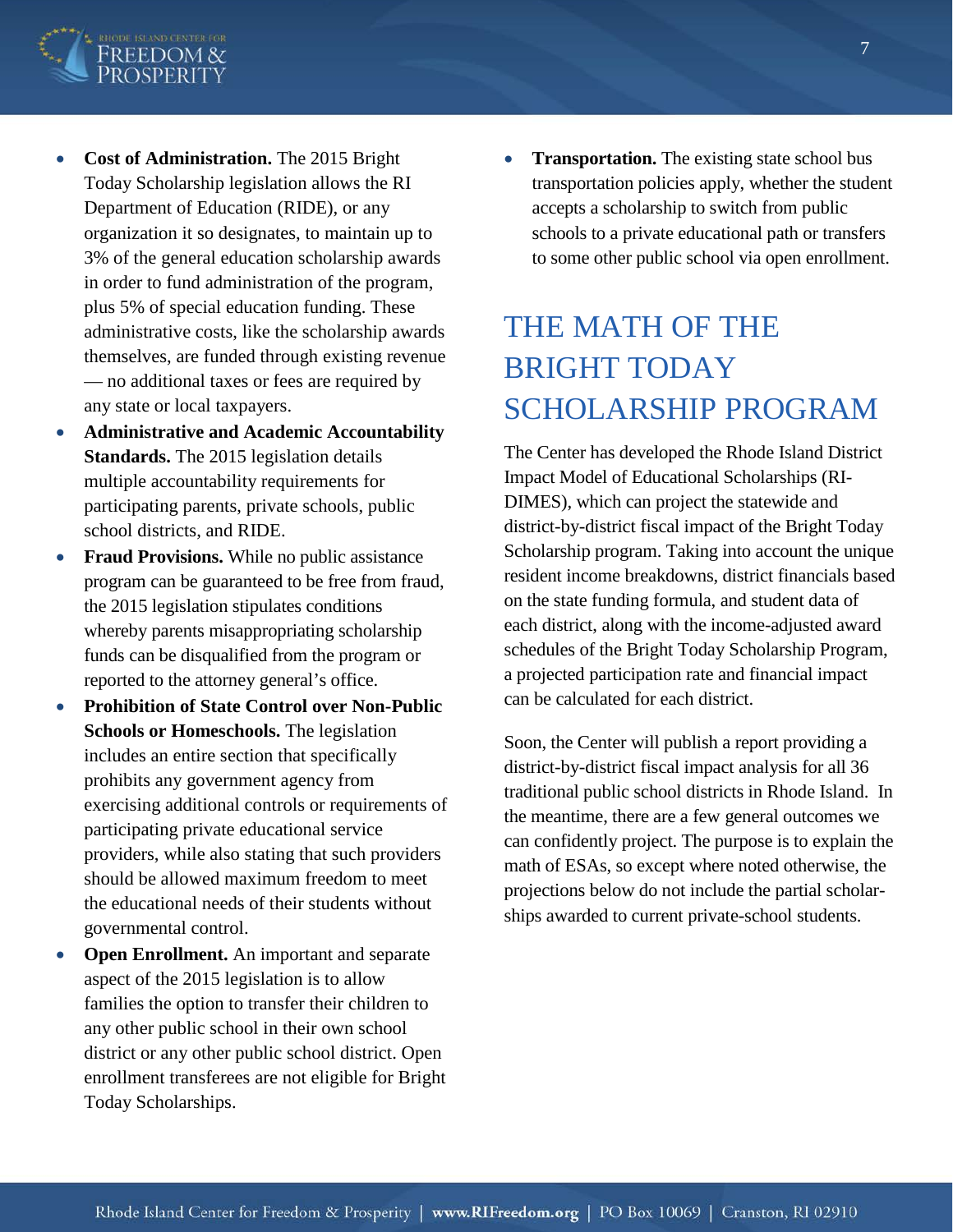

### General Findings:

**District Savings.** If the average scholarship award is less than the average variable cost per student, as is the case with the 2015 legislation, then the district will save money on a net basis. The higher the actual variable cost — that is, the district's cost to educate one additional student — the greater the district savings. This occurs because the total amount of state revenue reductions (to fund the scholarships) is less than the total amount of (variable) cost reductions realized through lower enrollment levels. See the chart below.

**Funding Mix.** Because participating scholarship students still count toward the district's funding formula, the mix of local versus state funding for any public school district is not a factor in its net savings calculations, because it's one pot of funding. The key factor is average variable cost.

**Grandfathering Fiscal Impact.** Per the 2015 legislation, providing public funding to students currently enrolled in private schools who do not count toward the districts' state funding would further reduce state funding to districts and would necessarily reduce district savings, leading to nearterm net losses in some districts. In the mid-to-long term, all districts will see net savings.

**Average Variable Costs.** Many critics of school choice point out that lower enrollment does not always translate in to lower variable costs — that a small number of fewer children in a school does not mean a classroom's worth of savings can be realized. This is sometimes true … and sometimes not true.

Average variable cost, per RI-DIMES, refers to the incremental (marginal) expenses, on average, to educate an additional student. Average variable cost looks at the longer-term, bigger-picture scenario for entire district populations of students.

# **How Bright Today Saves Money**

*If federal, state, and local funding remains constant for a school district, using funds for scholarships will represent a decrease. However, money saved by not having to educate each student will exceed that loss, becoming savings.*

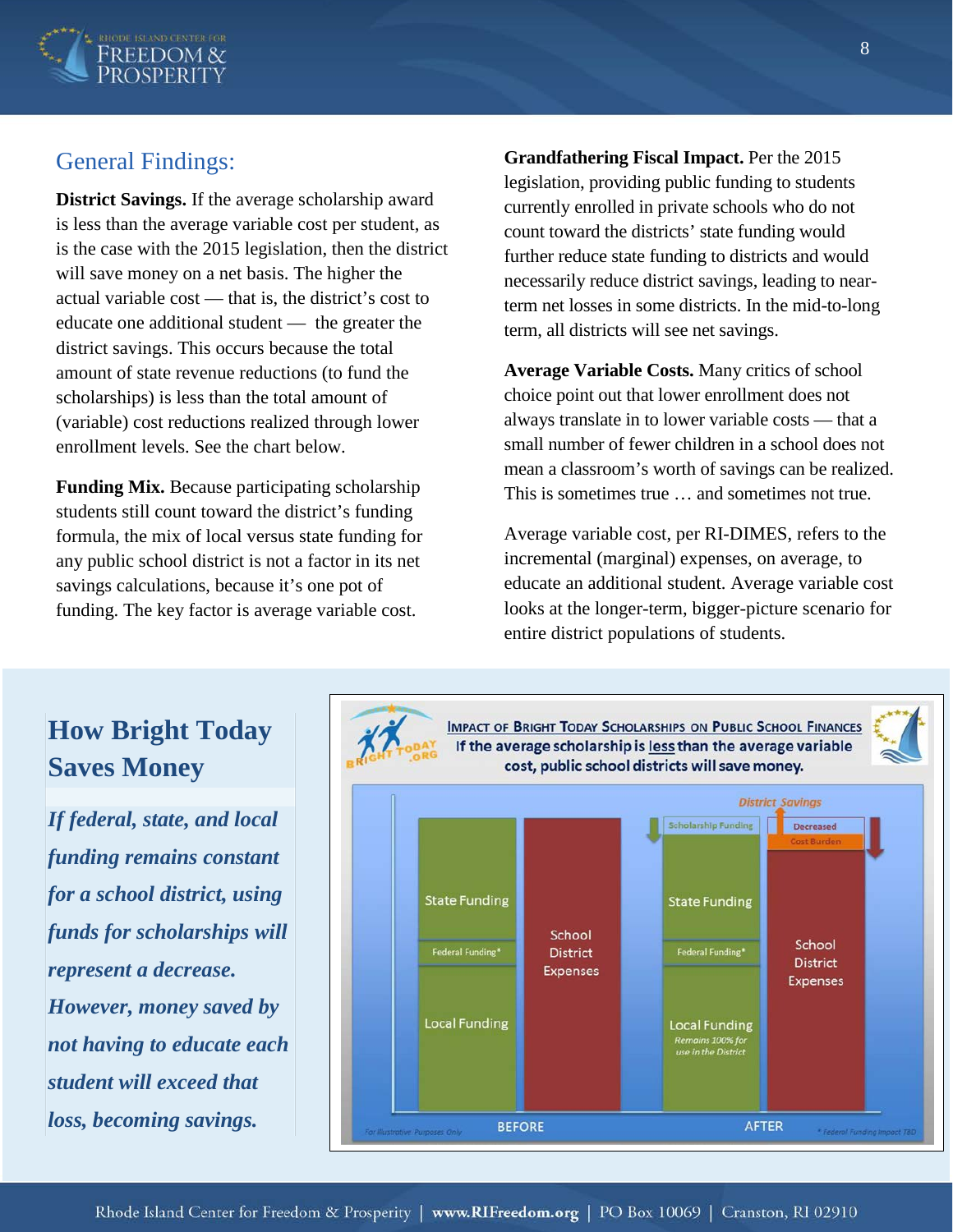

It is true that variable costs savings are not realized on a straight-line, one-to-one enrollment basis. Rather, in reality, there is a stepped relationship between student enrollment and variable student costs, as shown in the chart below.

RI-DIMES takes this reality into account and does not credit districts with variable cost savings with each student, but rather when the districts hit the thresholds at which they are expected to be able to realize the savings.

#### Statewide Findings

Using RI-DIMES to make financial projections about each of Rhode Island's 36 school districts, it becomes apparent that Rhode Island school districts will realize the same financial savings that national research suggests.

Specifically, after the projected Bright Today Scholarships are awarded within each district, we can expect the following.

**< 3% Participation Rate.** People often mistakenly believe empowering parents with choice will serve to "dismantle" the public school system. This is a myth about school choice. Historically, across the nation, as validated by the Center's RI-DIMES, a very low percentage of eligible students will participate in the scholarship program in the early years, giving public schools the chance to improve and make the case for themselves.

While approximately 160,000 Rhode Island students will be eligible to receive Bright Today Scholarships, it is anticipated that just 2–3% of public school students will participate in the program in the early years. This is consistent with national trends, where participation rates are usually less than  $3\%$ .<sup>[5](#page-14-4)</sup> RI-DIMES validates these findings, with a projected

#### **Realizing Variable**  The relationship between enrollment and **Cost Savings** variable student costs is stepped. **School Operating Revenue and Costs** *As students migrate to*  **Relationship to Enrollment Changes: Realistic REVENUE** *private schools, public schools save money on a stepped basis, as they cross*  \$ Revenue or Cost *thresholds at which they are able to make changes*  CURRENT ENROLLMENT *that save money.***Enrollment @edchoice** The Friedman Foundation for Educational Choice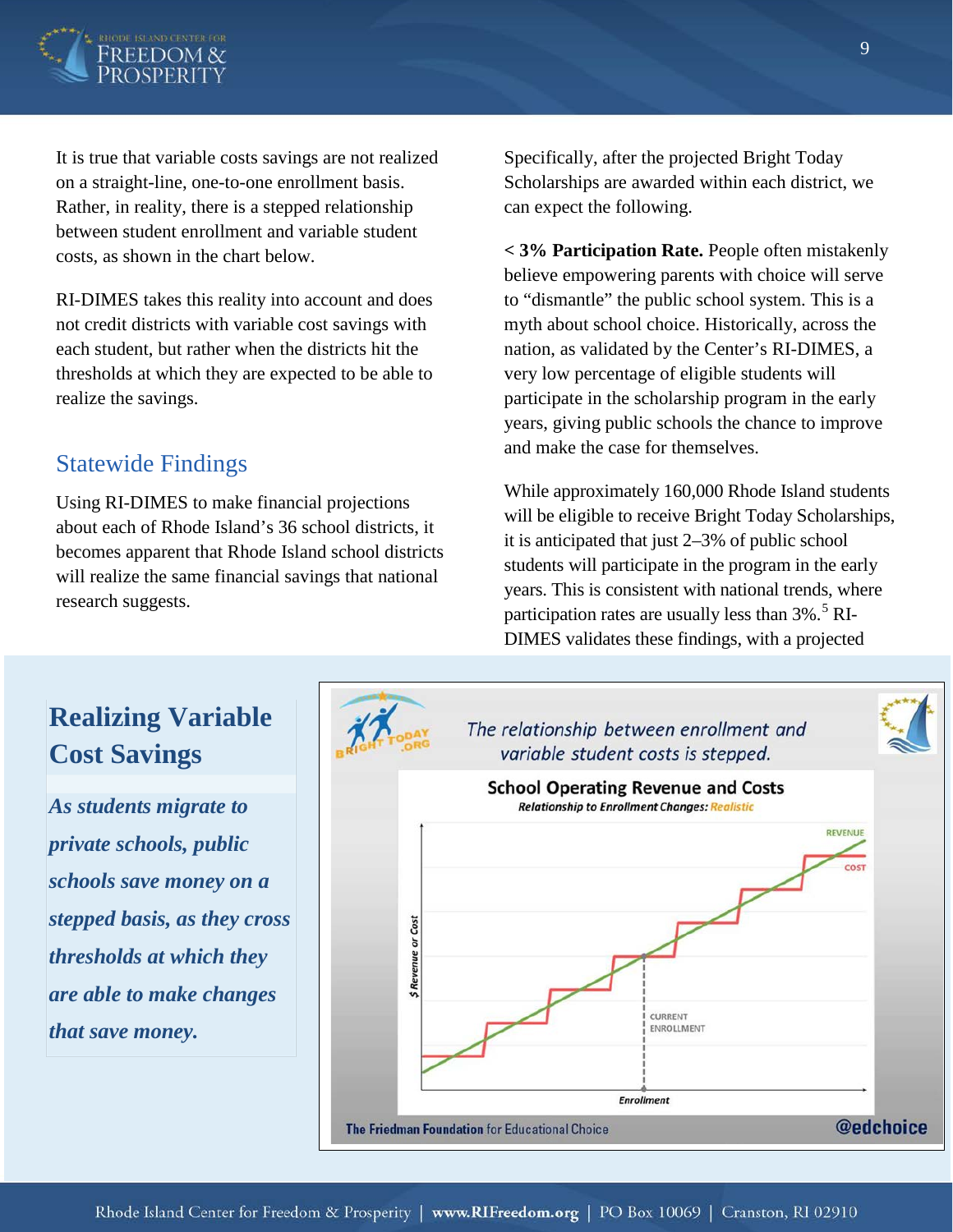

2.77% statewide participation rate, ranging from 2.35% to 3.07%, among individual Rhode Island public school districts, in the first year.

This translates to about 3,682 students, statewide, participating in the scholarship program in the first year. According to data available from the Rhode Island Department of Education (RIDE), school districts deal with natural in- and out-migration fluctuations that can significantly exceed this amount. [6](#page-14-5) The projected participation in the Bright Today Scholarship program should not be a new phenomenon for districts to deal with.

**Scholarship Award Level.** With a cap of \$6,000 per student, and with an income-adjusted scholarship award schedule, the average scholarship award will vary from district to district due to varying projected participation rates that are based on the unique family income and school-type makeup of each district. The statewide average scholarship award is projected to be \$5,016, ranging from \$3,971 to \$5,762 among individual school districts. Total scholarship awards in the first year, statewide, are projected to be \$25.3 million.<sup>[7](#page-14-6)</sup>

**Universal Increase in Per Student Funding.** Total funding per student will increase in every school district for students remaining in the public school system by a statewide average increase of \$299 per student, ranging from \$143 to \$547 among individual districts.

**Near-Universal District Savings.** All but the smallest Rhode Island school districts will realize net fiscal savings according to conservative projections by RI-DIMES. Under a slightly more optimistic scenario, every district would realize monetary savings in the first year. Statewide, districts will collectively save over \$16 million in the first year, ranging from -\$62,472 to +\$3,726,085.

#### **Increase in Statewide Educational Funding.**

Total overall spending on education in Rhode Island (public and private) will increase on an annual basis, without any new burden placed on taxpayers.

This occurs because public spending levels will remain as planned, but the scholarships will provide an incentive for families to contribute their own funds toward private education to capture the value of the scholarships. RI-DIMES projects that, in the first year, about \$17.25 million in "new" private money will be spent on education.

#### **Grandfathering Fiscal Impact.** When

grandfathering existing private school students with scholarship opportunities, most districts are expected to see minor net fiscal losses in the early years. However, in just a few years, these losses are likely to diminish to the point at which districts will realized overall net savings from the legislation. With grandfathering at the 25% scholarship level, per the 2015 legislation, districts statewide would cumulatively lose about \$2.6 million, ranging from -\$682,980 to +\$339,787.

# *from* THE WAY OF THE FUTURE

## Education Savings Accounts for Every American Family<sup>[8](#page-14-7)</sup>

#### *By Matthew Ladner, Ph.D.*

Providing parental choice through school vouchers has earned a proven record of accomplishment, including improved academic outcomes, stronger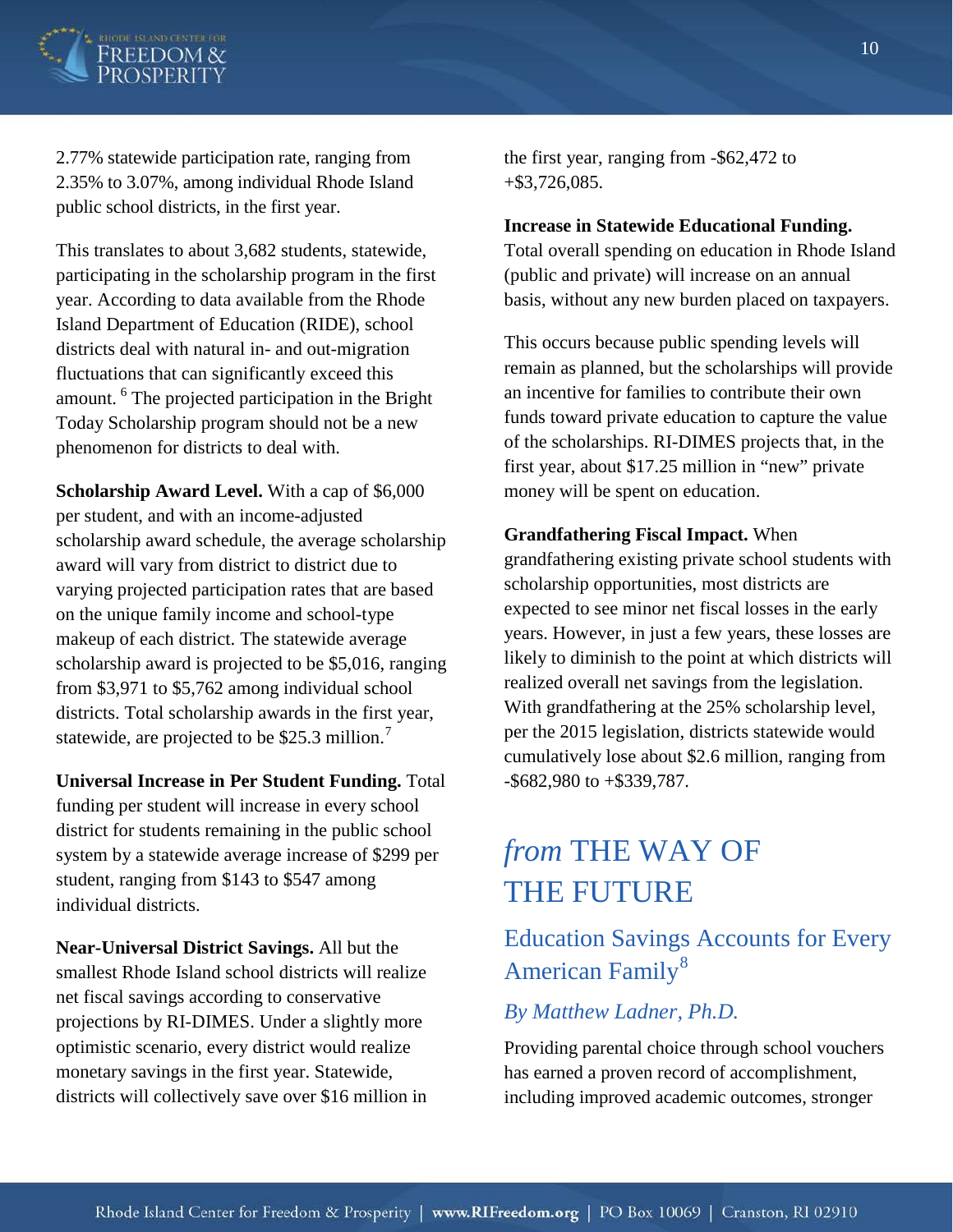

parental satisfaction, and higher high school graduation rates. Now an opportunity exists to build upon that impressive record by designing choice programs that will deepen the level of competition between education providers.

Milton Friedman argued that the biggest winners under a voucher system would be those suffering most with the status quo. Competition and incentives work in every sector of the American economy. K–12 education is not "too important to leave to the market," as some parental choice critics claim. Rather, Friedman argued, it is too important to *divorce* from the market. Indeed, the competitive mechanisms for K–12 education reward success and either improve or eliminate failure.

Such a program also would encourage innovation and customization of K–12 education as parents would have the incentive to carefully balance quality and cost while seeking the best possible education for their child. American students desperately need schools that are more effective. With current and looming financial difficulties, outof-control health care spending, and pension and entitlement issues, American taxpayers need less expensive schools. People often assume that education quality cannot improve while its costs are lowered, but such an exchange occurs on a regular basis in the private sector. Adopting a decentralized system of education funding in which service providers compete based on both quality and cost will provide powerful incentives for educators to deliver high-quality services at the lowest price possible. With the correct incentives, Americans can and will reinvent a largely moribund system of schooling into a much more vibrant system.

Education savings accounts shift the way  $K-12$ education in America is delivered. The way states organize public schools has encouraged skyrocketing costs for decades while millions of students fail to acquire the basic skills needed to succeed in life. In short, the productivity of American education has collapsed over the past four decades. The students who start with the least in life suffer the most under this status quo.

Americans primarily organize their publicly funded K–12 education efforts into local government districts. Boards of elected officials govern those districts, setting policies and hiring a superintendent to serve as the head of the bureaucratic infrastructure overseeing the schools. The district holds a monopoly on public schooling options within its geographic territory, and, likewise, each district school has an attendance boundary in which it is the monopoly provider of public education. School district elections are often low-turnout affairs conducted with limited information available to voters, all too often outside of the standard election dates and even polling places. Low turnout in such elections is neither shocking nor accidental.

Collective bargaining and the unionization of educators also constitute a major feature of today's public education system.

What have the unions done with their political power? Above all else, they have increased public school spending and hiring. The average American public school student cost taxpayers \$4,060 in 1970, but \$9,391 in 2006 (adjusted for inflation). If schools today were as efficient as those in 1970 were, lawmakers could reduce total state spending and/or tax burdens by 25 percent.

Despite that stunning fact, the public remains largely unaware of the vast increase in spending, and thus consistently supports more spending, both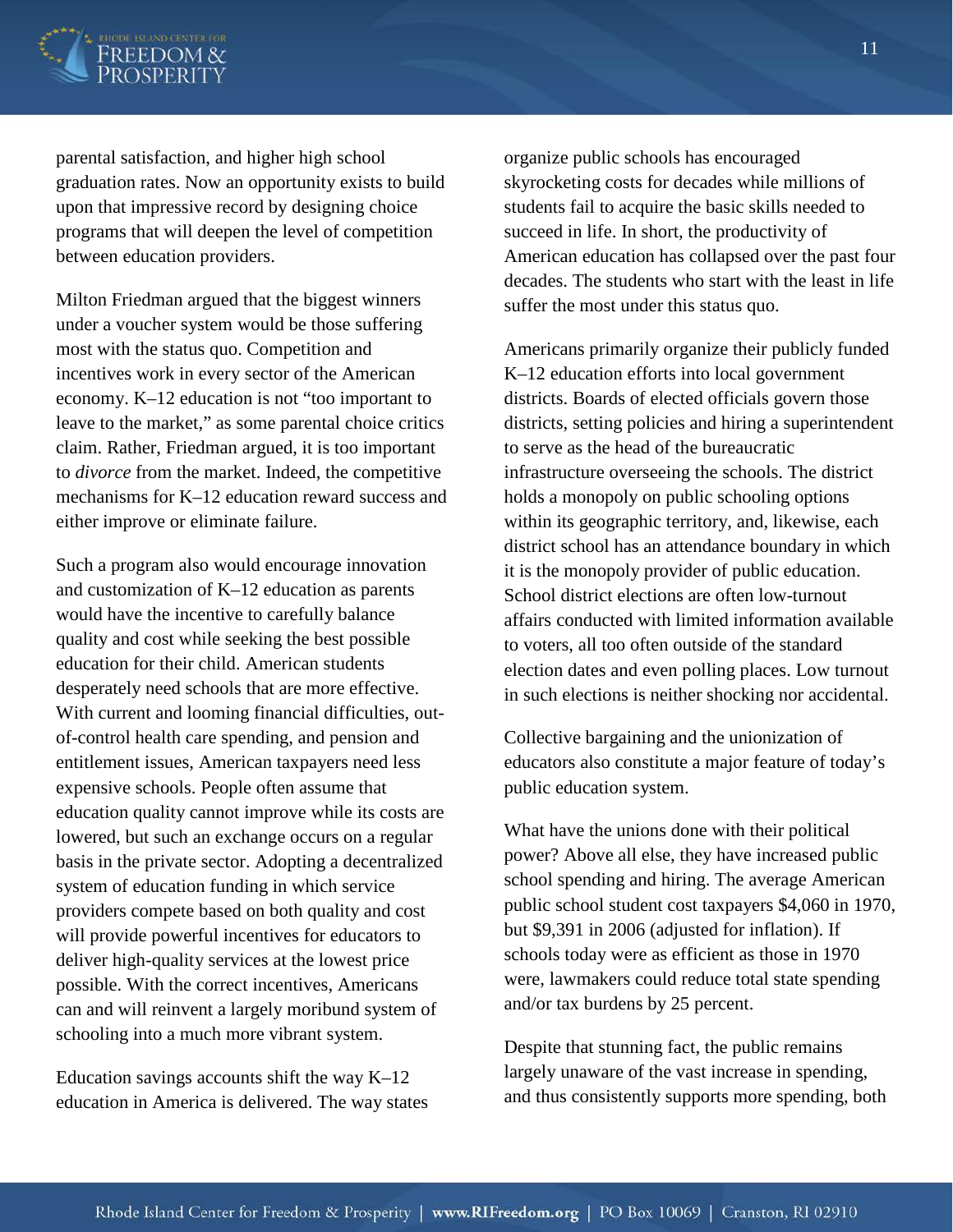

in polls and at the ballot box. Despite the sizeable rise in per pupil funding, much of the public continues to believe that lawmakers "underfund" public schools. "The pervasiveness of this assumption that schools are inadequately funded says more about the state of our public thought about education than anything else," Jay Greene wrote. "It is simultaneously the most widely held idea about education in America and the one that is most directly at odds with the available evidence."

Of course, that increase would be tolerable if the quality of education grew accordingly. Sadly, that has not been the case. American high school seniors score poorly on international exams of academic achievement, and the most reliable longitudinal data (the National Assessment of Educational Progress) show largely flat scores since the early 1970s.

With spending up and achievement flat, America has suffered a collapse in the return on investment in K–12 education. There are actually beneficiaries of public education's inefficiencies, who cleverly have disguised more of the same (increased spending) as a cure for declining productivity. American schools suffer under a system of local government-run monopolies dominated by producers' interests.

The substantial decline in the productivity of spending in the public school system in recent decades represents a catastrophic policy failure.

## Unacceptable Achievement Gaps Are a Disgrace

Americans do not just suffer from high dropout rates and unacceptable racial achievement gaps: We *build them*. Every system, whether intentionally or

*Rhode Island's government-run public educational system is failing its minority and at-risk students. Minority students, students from low-income families, and children with disabilities in Rhode Island especially suffer in government schools. According to the national report card on schools and national NAEP scores:*

- *Black, poor, and Hispanic students in RI perform lower than national averages, as do students with disabilities*
- *Performance of RI students with disabilities has declined over the past seven years.*
- *Hispanic students in Florida outperform overall results for all students in RI in 4th grade reading following aggressive educational reforms in the Sunshine State.*

not, is designed to achieve the results associated with it. The school system in the United States year after year produces extraordinary gaps in achievement based on race and income.

For example, national data show 12th-grade black and Hispanic students scoring middle school levels of achievement. International exams of academic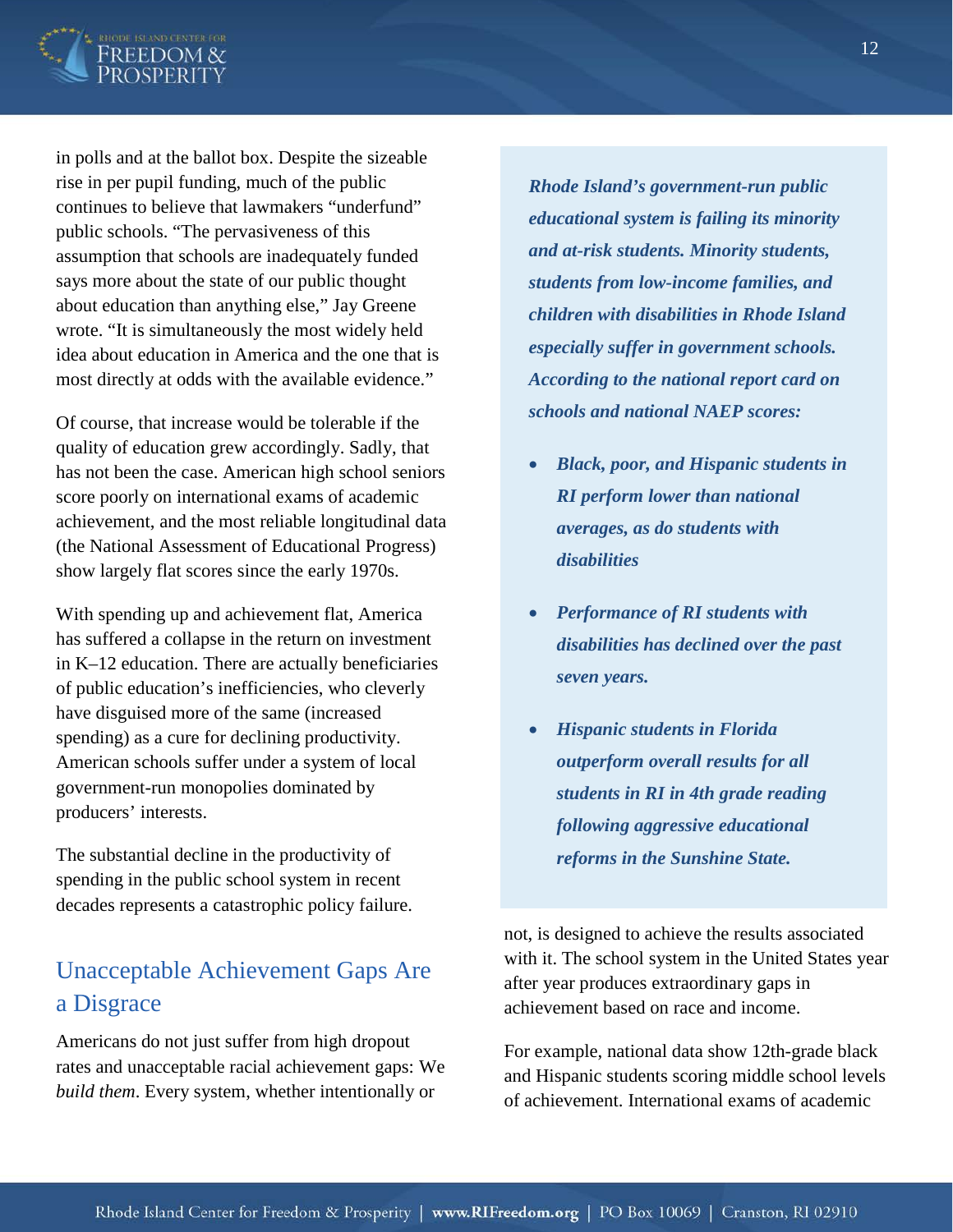

achievement show disadvantaged American students scoring at levels comparable to Third World countries that spend only a fraction of America's average per pupil while facing far larger poverty challenges. The status quo in American education is unacceptable to the American notions of equal opportunity.

## The Arizona ESA Prototype

Arizona lawmakers established Empowerment Scholarship Accounts (ESA) originally for students with disabilities attending public schools. In 2012, lawmakers expanded eligibility to include students attending public schools and school districts graded D or F, kids having gone through the state foster care system, and the children of activity duty military members. They can participate in the program starting in the fall of 2013.

The law specifies that the parent or guardian of the eligible child must sign an agreement with the state to provide an education that includes reading, grammar, mathematics, social studies, and science. By signing the agreement, the parent agrees not to enroll their child in a district or charter school for the following year, and releases the school district of residence from any obligation to educate the participating child.

In return, the state of Arizona deposits 90 percent of state funding that would have otherwise gone to the child's public school into the ESA. Parents access those funds with a debit card, and the statute specifies the allowable use of the accounts. Parents may use the funds in their children's Empowerment Scholarship Accounts for the following purposes:

• Tuition or fees at a private school

- Textbooks
- Educational therapies or services from a licensed or accredited practitioner
- Curriculum
- Tuition or fees for a non-public online learning program
- Fees for a standardized norm-referenced achievement exam
- Fees for an Advanced Placement examination
- Fees for a college or university admission exam
- Tuition or fees at an eligible post-secondary institution
- Contributions to a qualified 529 college tuition program
- Management fees from financial institutions selected by the Arizona Department of Education to oversee the accounts

The Arizona Treasurer's office and the Arizona Department of Education oversee the program. The law provides for random audits of accounts, and the Department of Education may remove a family from participation for a serious misuse of funds, subject to appeal. In cases of suspected fraud, the Department of Education is empowered to refer cases to the Arizona Attorney General's office for investigation and possible prosecution.

The law represents a liberal system of state-assisted education to stand beside the state-run system. Arizona lawmakers designed ESAs as an opt-out of the public school system. State taxpayers enjoy a variety of benefits from the agreement with parents, including a direct savings. Possible other benefits to program growth include relieving public school overcrowding and increasing the resources available to school districts per pupil. School districts retain their local funding even when they lose a student to the program